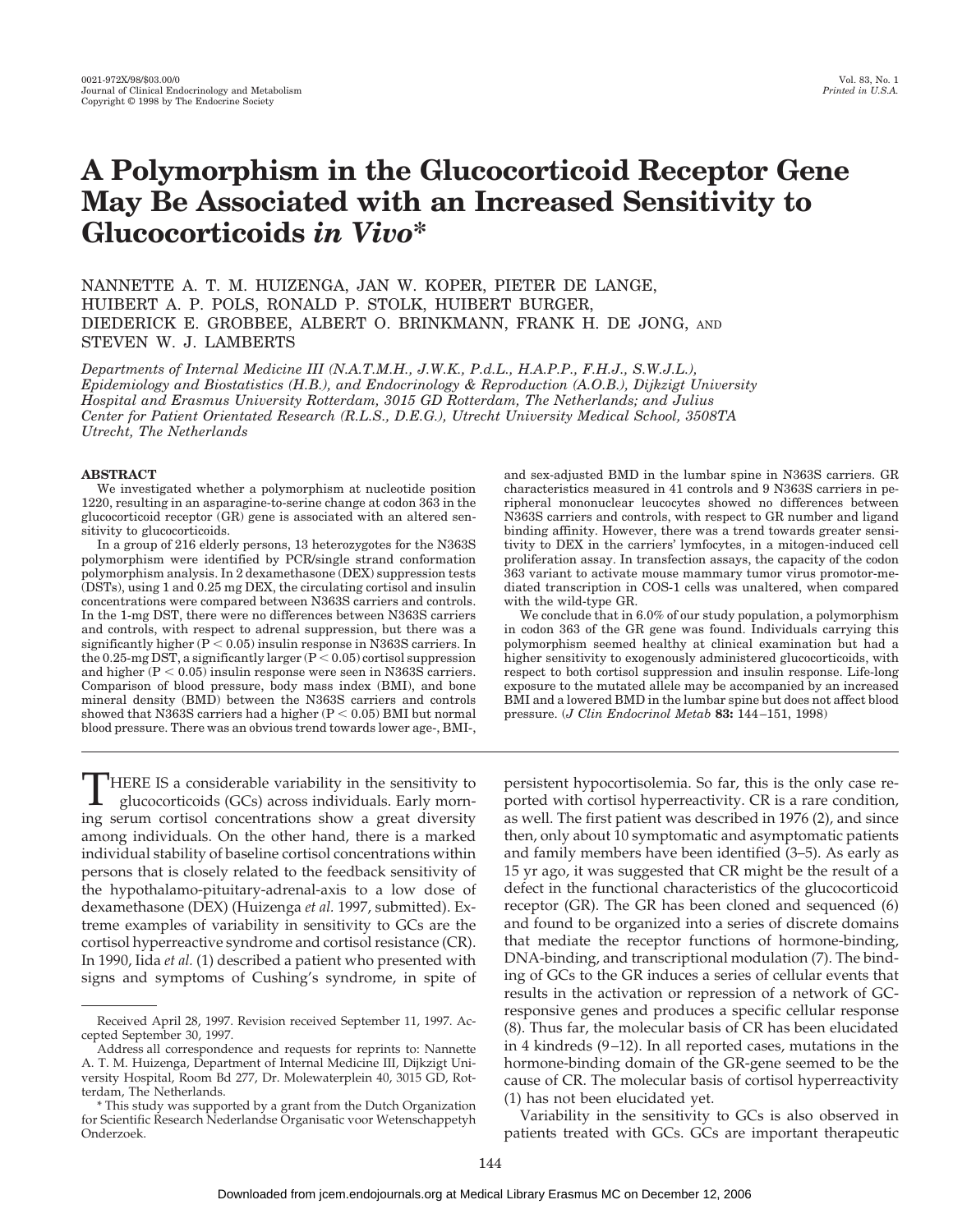agents used for the treatment of various inflammatory and autoimmune diseases. Although plasma concentrations of GCs can be ascertained, their functional effects on target tissues are very difficult to predict (13). In clinical observations, a considerable variability among subjects is seen in their sensitivity to GC therapy, both with regard to efficacy and to the prevalence and severity of side effects.

In a previous study, 2 DEX suppression tests (DSTs) were performed in 216 elderly individuals, to gain insight into the sensitivity to GCs in the normal population (Huizenga *et al.* 1997, submitted). Furthermore, a general screening of the GR-gene in 40 persons was performed using PCR/SSCP analysis (14). Based on indications that a previously reported polymorphism in the 3'-region of exon 2 [which encodes for the transactivation domain of the GR of the GR gene (Asn363Ser, N363S, Fig. 1C)] might be associated with an increased sensitivity to GCs (14), we reexamined our study population for this polymorphism and analyzed whether its presence was associated with increased GC-sensitivity.

#### **Materials and Methods**

For the present study, a sample of participants from the Rotterdam Study was invited for an additional examination. The Rotterdam Study is a population-based cohort study of the determinants of chronic dis-

A

abling diseases in the elderly. All approximately 10,000 inhabitants of a suburb of Rotterdam, aged 55 yr and over, were invited to participate as described elsewere (15). The population for the present study included 216 persons aged 55 to 80 yr [102 men and 114 women with mean ages of  $67.7 \pm 5.6$  (se) and  $65.8 \pm 6.1$  yr, respectively] who had completed the baseline visit for the Rotterdam Study not more than 6 months earlier. Subjects with acute, psychiatric, or endocrine diseases, including diabetes mellitus treated with medication, were not invited. Compared with other participants of the Rotterdam Study of the same age without diabetes mellitus, there were no differences in age and gender distribution and cardiovascular risk factors. From all subjects, written informed consent was obtained, and the study was approved by the Medical Ethics Committee of the Erasmus University Medical School.

Two DSTs were carried out as described previously (Huizenga *et al.*, 1997, submitted). In brief, participants were seen at the research centre after an overnight fast. Blood was drawn by venapuncture to determine serum cortisol and insulin concentrations. Participants were given a tablet of 1.00 mg DEX and instructed to ingest it at 2300 h. Next morning, fasting blood samples were obtained at the same time as the previous morning. In these samples, cortisol, insulin, and DEX concentrations were measured. Circulating cortisol DEX concentrations were determined as described previously (Huizenga *et al.*, 1997, submitted). Serum insulin concentrations were determined using a commercially available RIA (Medgenix Diagnostics, Brussels, Belgium). Intra- and interassay variations were 8.0 and 13.7%, respectively.

Two and a half years later, all 216 participants were invited for a 0.25-mg DST; 164 subjects agreed to participate in this second test (76 men and 88 women, with mean ages of  $69.1 \pm 5.9$  and  $67.6 \pm 5.6$  yr, respectively). The same procedures were used as described for the 1-mg

> $\mathbf{V}$  $\mathbf C$

 $\mathbf C$  $\bf C$ 

FIG. 1. A, PCR/SSCP analysis of the 3'part of exon II of the GR gene. The analysis revealed a polymorphism in 13 of 216 elderly individuals (C, control; V, variant). B, Sequence analysis of the polymorphism in the 3'-part of exon II of the GR gene, showing a heterozygous A-to-G point mutation at cDNA position 1220. C, Structure of the human GR gene and protein and its functional domains (DBD, DNA-binding domain; HBD, hormone-binding domain), indicating the position of an asparagine-toserine change at codon 363, as a result of the A-to-G point mutation at cDNA position 1220 of the GR gene.



 $\mathbf C$  $\mathbf C$   $\mathbf C$  $\mathbf{V}$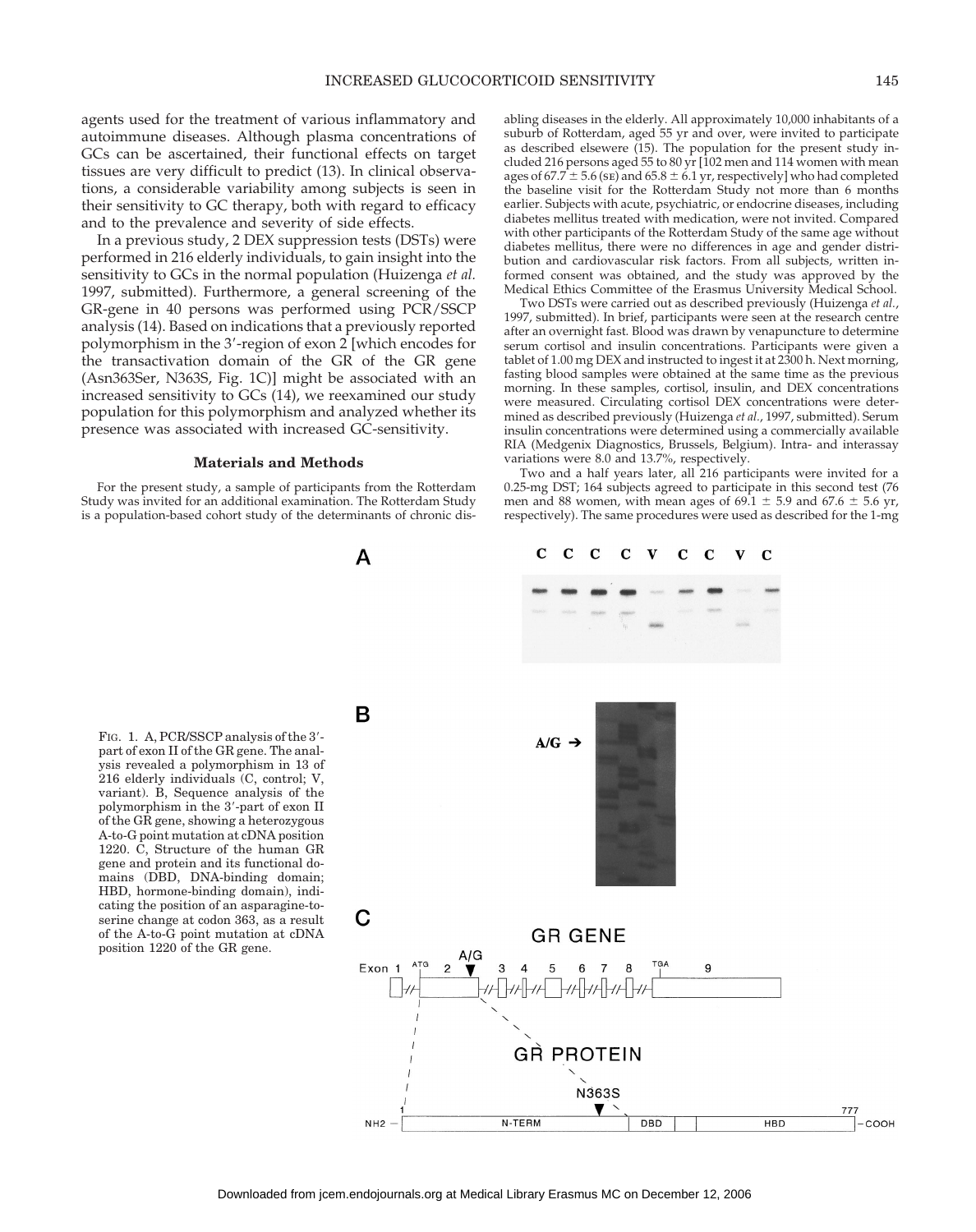DST. In the fasting and post 0.25-mg DEX samples, glucose concentrations were determined using routine standard laboratory methods.

Both as part of the baseline examinations of the Rotterdam Study and at the second determination, body weight and height were measured to calculate body mass index (BMI,  $\rm \dot{kg}/\rm m^2$ ), and sitting blood pressure was measured at the right upper arm with a random-zero sphygmomanometer. Bone mineral density (BMD) measurements were performed by dual-energy x-ray absorptiometry using a DPX-L densitometer (Lunar Radiation Corporation, Madison, WI). Standard positioning was used with anterior-posterior scans of the lumbar spine and the right proximal femur. In cases of a history of hip fracture or prothesis implantation, the left femur was scanned. Using standard software, the vertebrae L2 to L4 and the femoral neck were analyzed. Quality assurance included calibration with the standard of the machine and was performed routinely every morning. The *in vivo* coefficient of variation for the BMD measurements was 0.9% in the lumbar spine and 3.2% in the femoral neck (16).

# *PCR/SSCP analysis of the GR gene*

DNA was isolated from peripheral blood leucocytes of all subjects using standard techniques. PCR amplification and SSCP analysis of the 3'-region of exon 2 of the GR gene were carried out using primer sequences and amplification and electrophoresis conditions previously described by Koper *et al.* (14).

# *Whole-cell DEX-binding assay and mitogen-induced proliferation assay*

From 41 randomly selected controls and 9 carriers of the N363S mutation (see *Results*), 40 mL heparinized blood was drawn for a wholecell DEX-binding assay and a mitogen-induced proliferation assay. GR characteristics in mononuclear leucocytes and the sensitivity of mononuclear leucocytes to the inhibition of phytohemagglutinin-stimulated incorporation of [<sup>3</sup> H]-thymidine by DEX were determined as described previously (3).

#### *Cell culture and transfections*

Monkey kidney (COS-1) cells were maintained in DMEM-Ham's F-12 tissue culture medium (Life Technologies, Gaithersburg, MD), supplemented with 5% dextran-coated charcoal-treated FCS (Life Technologies). For transcription regulation studies, cells were plated at  $1.0 \times 10^5$ cells/well (10 cm<sup>2</sup>), grown for 24 h, and transfected overnight by calcium phosphate precipitation, as described previously (17). Cells were transfected with 250 ng GR expression plasmid and 250 ng reporter plasmid per well. After transfection, experimental media were added. After an incubation period of 24 h, cells were harvested for the luciferase (LUC) assay, as described previously (18).

# *Statistical analysis*

Results are reported as mean  $\pm$  se unless otherwise stated. Serum cortisol, insulin and glucose concentrations, blood pressure, BMI, BMD, and receptor characteristics were compared between N363S carriers and controls using Student's *t* test. To control for possible confounders, the analyses were adjusted for BMI, if appropriate, using multiple linear regression analysis. Values for BMD were expressed as Z-scores (number of standard deviations below or above the age-, BMI-, and sexstandardized average value obtained from 2446 males and 3368 females who participated in the baseline visit for the Rotterdam study) (16).

#### **Results**

After the 1-mg DST, 5 individuals were identified with a post-DEX cortisol concentration  $>140$  nmol/L, which is the cut-off point for a normal test result in our clinic when the DST is used for the screening for Cushing's syndrome. These 5 subjects were further investigated for CR (14) and were left out of the calculations described here. Screening for the codon 363 polymorphism was performed using PCR/SSCP analysis. The abnormal pattern in the  $3'$ -fragment of exon  $2$ was found in 13 individuals out of the whole study population of 216 subjects (6.0%, Fig. 1A). Sequence analysis of the fragment showed an A-to-G point mutation at complementary DNA (cDNA) position 1220, resulting in an asparagineto-serine change at codon 363 (Fig. 1B). The mutation was found to be heterozygous in all cases.

The subjects without the mutation in codon 363 (controls) and the 13 persons heterozygous for the polymorphism (N363S carriers) have been investigated further, with respect to their hypothalamo-pituitary-adrenal-axis and sensitivity to GCs.

#### *In vivo results*

The group of N363S carriers consisted of four men and nine women, whereas in the control-group, the sexes were equally divided. There was one female N363S carrier who showed an additional mutation in the 5'-prime part of exon 2 of the GR gene. She was further investigated for CR (14) and left out of all comparisons.

At the first examination, no significant difference in age between the groups was present, as shown in Table 1a. The

|  |  |  |  |  |  |  | <b>TABLE 1a.</b> Age, BMI, and blood pressure at first examination in controls ( $n = 198$ ) and N363S carriers ( $n = 12$ ) |  |  |  |  |  |  |  |  |  |  |
|--|--|--|--|--|--|--|------------------------------------------------------------------------------------------------------------------------------|--|--|--|--|--|--|--|--|--|--|
|--|--|--|--|--|--|--|------------------------------------------------------------------------------------------------------------------------------|--|--|--|--|--|--|--|--|--|--|

|                                    | $\rm{Controls}$ |      | N363S carriers | $P$ -value <sup><math>a</math></sup> |      |
|------------------------------------|-----------------|------|----------------|--------------------------------------|------|
|                                    | Mean            | SE   | Mean           | <b>SE</b>                            |      |
| Age $(yr)$                         | 66.6            | 0.44 | 68.5           | 1.64                                 | 0.28 |
| $\tilde{BMI}$ (kg/m <sup>2</sup> ) | 26.6            | 0.26 | 28.1           | 1.09                                 | 0.07 |
| Systolic blood pressure (mmHg)     | 139             | 1.35 | 137            | 7.00                                 | 0.77 |
| Diastolic blood pressure (mmHg)    | 74.9            | 0.71 | 73.1           | 2.84                                 | 0.54 |

*<sup>a</sup>* Test for the difference between controls and N363S carriers.

**TABLE 1b.** Age, BMI, and blood pressure at second examination in controls ( $n = 153$ ) and N363S carriers ( $n = 8$ )

|                                                                                    | Controls            |                           | N363S carriers      |                      | $P$ -value <sup><math>a</math></sup> |
|------------------------------------------------------------------------------------|---------------------|---------------------------|---------------------|----------------------|--------------------------------------|
|                                                                                    | Mean                | SE                        | Mean                | <b>SE</b>            |                                      |
| Age $(yr)$<br>$\tilde{BMI}$ (kg/m <sup>2</sup> )<br>Systolic blood pressure (mmHg) | 68.3<br>25.5<br>143 | 0.49<br>0.30<br>$_{1.50}$ | 69.3<br>28.3<br>140 | 2.36<br>1.52<br>10.7 | 0.63<br>0.04<br>0.57                 |
| Diastolic blood pressure (mmHg)                                                    | 88.1                | 0.86                      | 83.7                | 6.37                 | 0.26                                 |

*<sup>a</sup>* Test for the difference between controls and N363S carriers.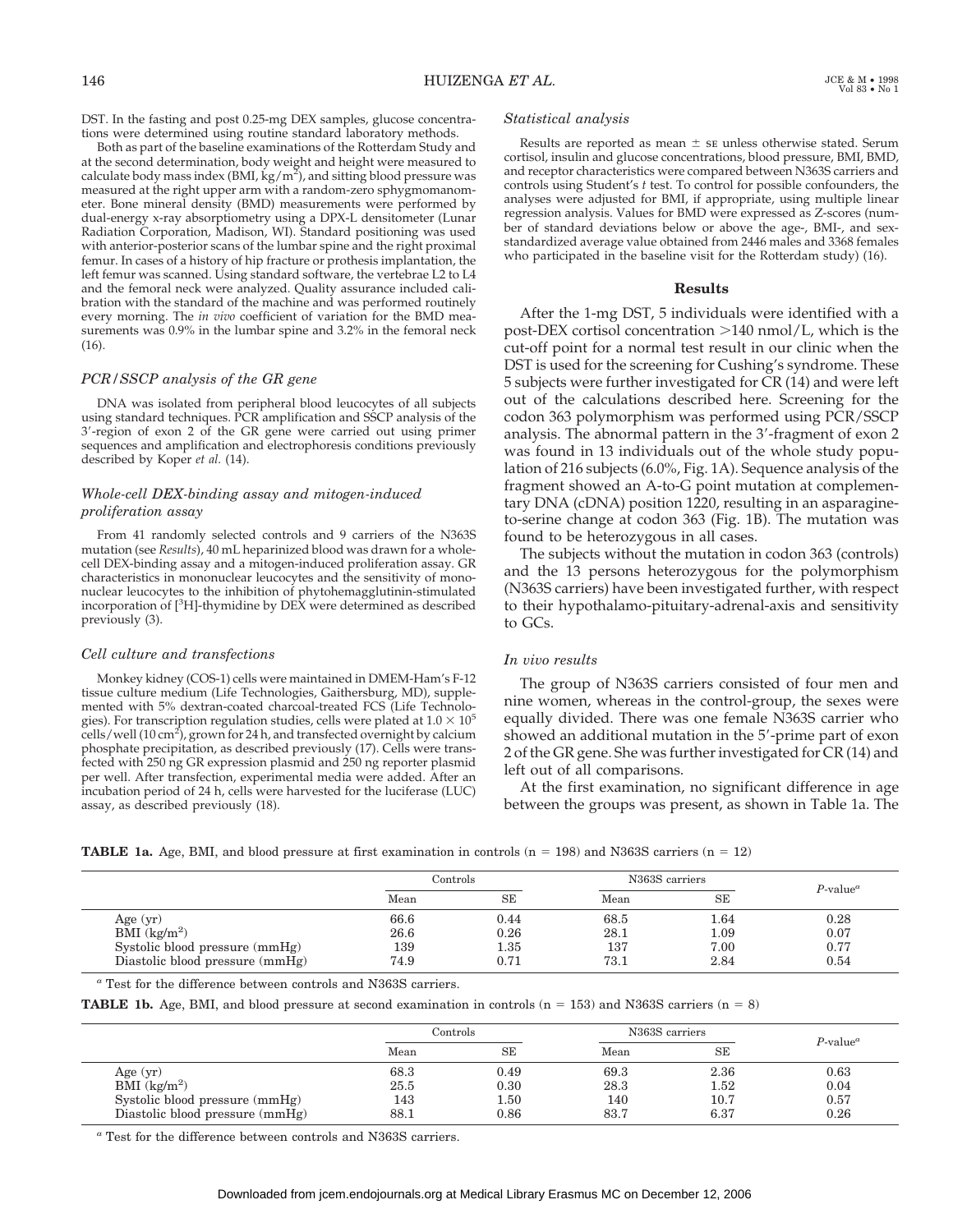N363S carriers had a higher mean BMI, compared with controls, which did not reach statistical significance  $(P = 0.07)$ . Systolic and diastolic blood pressures were not different between the groups (Table 1a).

At the second examination, 164 of the initial 216 individuals participated, 9 of whom had the codon 363 polymorphism. The female N363S carrier with the additional point mutation in exon 2 was excluded again from the comparison, and so were 2 subjects who had a post-DEX cortisol concentration more than 140 nmol at the first determination (Table 1b). In the control group, the sexes were equally divided; the group of N363S carriers now consisted of 5 women and 3 men. At the second examination, the N363S carriers had a significantly higher BMI, as compared with the control group ( $P < 0.04$ ). In the first determination, there was no statistically significant difference in BMI between controls and N363S carriers in this subgroup (26.1  $\pm$  0.28 in controls *vs.* 28.1  $\pm$  1.30 in N363S carriers,  $\overline{P}$  = 0.09). As in the first examination, there were no differences between the groups, with respect to systolic or diastolic blood pressure.

Physical examination of the N363S carriers revealed no evident abnormalities. One male N363S carrier had hypertension, and two females had hyperinsulinemia (fasting insulin  $> 25$  mU/L).

*Cortisol concentrations.* Table 2a shows the concentrations of fasting serum cortisol before and after administration of 1 mg DEX, the DEX concentration, and the cortisol suppression in reaction to DEX ( $\Delta$  cortisol). There were no differences between the controls and the N363S carriers, either in basal levels or in response to the administration of 1 mg DEX.

Table 2b provides the same parameters before and after the administration of 0.25 mg DEX. Again, there were no differences in baseline cortisol, but there was a larger decrease in cortisol concentration ( $\Delta$  cortisol) in response to 0.25 mg DEX in the N363S carriers than in controls (280.5 nmol/L in controls *vs.* 373.9 nmol/L in N363S carriers,  $P < 0.09$ , unadjusted data). This difference in  $\Delta$  cortisol was statistically significant when the data were adjusted for BMI (443.8 in controls *vs.* 553.6 in N363S carriers,  $P < 0.05$ ). Adjusting for BMI was necessary because there was a statistically significant difference in BMI between controls and N363S carriers,

and BMI is known to influence the cortisol concentration. The actual DEX concentrations were equal in both groups ( $P =$ 0.50), so the higher response in the N363S carriers was not caused by higher DEX concentrations.

*Insulin and glucose concentrations.* Table 3 shows the fasting insulin concentrations before and after the administration of 1 and 0.25 mg DEX, respectively, and the increase in insulin levels in response to DEX administration. To be certain that only the data from subjects with a normal carbohydrate tolerance were analyzed, subjects with hyperinsulinemia or diabetes mellitus (fasting insulin or glucose concentrations above 25 mU/L or 7.8 mmol/L, respectively) were excluded from this analysis (20 controls excluded,  $n = 178$ ; and 2 N363S carriers excluded,  $n = 10$ ). There was a significant increase in insulin concentrations in response to the administration of 1 mg DEX among the remaining 188 subjects (12.9  $\pm$  0.53 mU/L before and 19.1  $\pm$ 0.80 mU/L after DEX administration, respectively,  $P < 0.001$ ). There were no significant differences between the groups in fasting or post-DEX insulin concentrations, but there was a significantly larger increase in insulin levels in the N363S carriers in response to 1 mg DEX ( $P < 0.01$ ), compared with controls. As mentioned before, these differences in insulin response were not caused by differences in DEX concentrations between the two groups (Table 2a).

After the administration of 0.25 mg DEX, there was a drop in insulin concentrations in the controls. In the N363S carriers, there was a slight increase in insulin concentrations. After comparison of the insulin responses to 0.25 mg DEX between the two groups, again a significantly larger response in the N363S carriers became apparent ( $P < 0.03$ ). Glucose levels did not increase in response to DEX administration, nor were there differences in glucose concentrations between the two groups.

*BMD.* In Fig. 2, the mean values and sp for BMD in the lumbar spine and the femoral neck in controls and N363S carriers expressed as Z-scores are shown. The figure shows that in the lumbar spine, there was a trend towards lower BMD in the N363S carriers, compared with controls (z-scores:  $-0.48$  *vs.* 0.02 respectively,  $P = 0.08$ ). In the femoral neck, there were no differences in BMD between the two groups  $(P = 0.67)$ .

| <b>TABLE 2a.</b> Cortisol and DEX concentrations in controls ( $n = 198$ ) and N363S carriers ( $n = 12$ ) before and after 1 mg DEX |  |
|--------------------------------------------------------------------------------------------------------------------------------------|--|
|--------------------------------------------------------------------------------------------------------------------------------------|--|

|                            | Controls |           | N <sub>363</sub> S carriers | $P$ -value <sup><math>a</math></sup> |      |  |
|----------------------------|----------|-----------|-----------------------------|--------------------------------------|------|--|
|                            | Mean     | <b>SE</b> | Mean                        | <b>SE</b>                            |      |  |
| Fasting cortisol (nmol/l)  | 513.5    | 11.1      | 532.2                       | 32.4                                 | 0.49 |  |
| Post DEX cortisol (nmol/L) | 26.26    | $1.22\,$  | 25.80                       | 3.45                                 | 0.97 |  |
| $\Delta$ cortisol (nmol/L) | 488.1    | 10.9      | 506.3                       | 33.5                                 | 0.50 |  |
| $DEX$ (nmol/L)             | 7.300    | 0.25      | 8.500                       | 1.44                                 | 0.30 |  |

*<sup>a</sup>* Test for the difference between controls and N363S carriers, adjusted for BMI.

**TABLE 2b.** Cortisol and DEX concentrations in controls ( $n = 153$ ) and N363S carriers ( $n = 8$ ) before and after 0.25 mg DEX

|                            | Controls |          | N363S carriers | $P$ -value <sup><math>a</math></sup> |        |
|----------------------------|----------|----------|----------------|--------------------------------------|--------|
|                            | Mean     | SE       | Mean           | <b>SE</b>                            |        |
| Fasting cortisol (nmol/L)  | 541.7    | $12.0\,$ | 566.5          | 44.9                                 | 0.53   |
| Post DEX cortisol (nmol/L) | 261.2    | 11.4     | 192.6          | 38.1                                 | 0.13   |
| $\Delta$ cortisol (nmol/L) | 280.5    | 12.6     | 373.9          | 37.2                                 | < 0.05 |
| $DEX$ (nmol/L)             | 2.820    | 0.13     | 3.300          | 0.55                                 | 0.48   |

*<sup>a</sup>* Test for the difference between controls and N363S carriers, adjusted for BMI.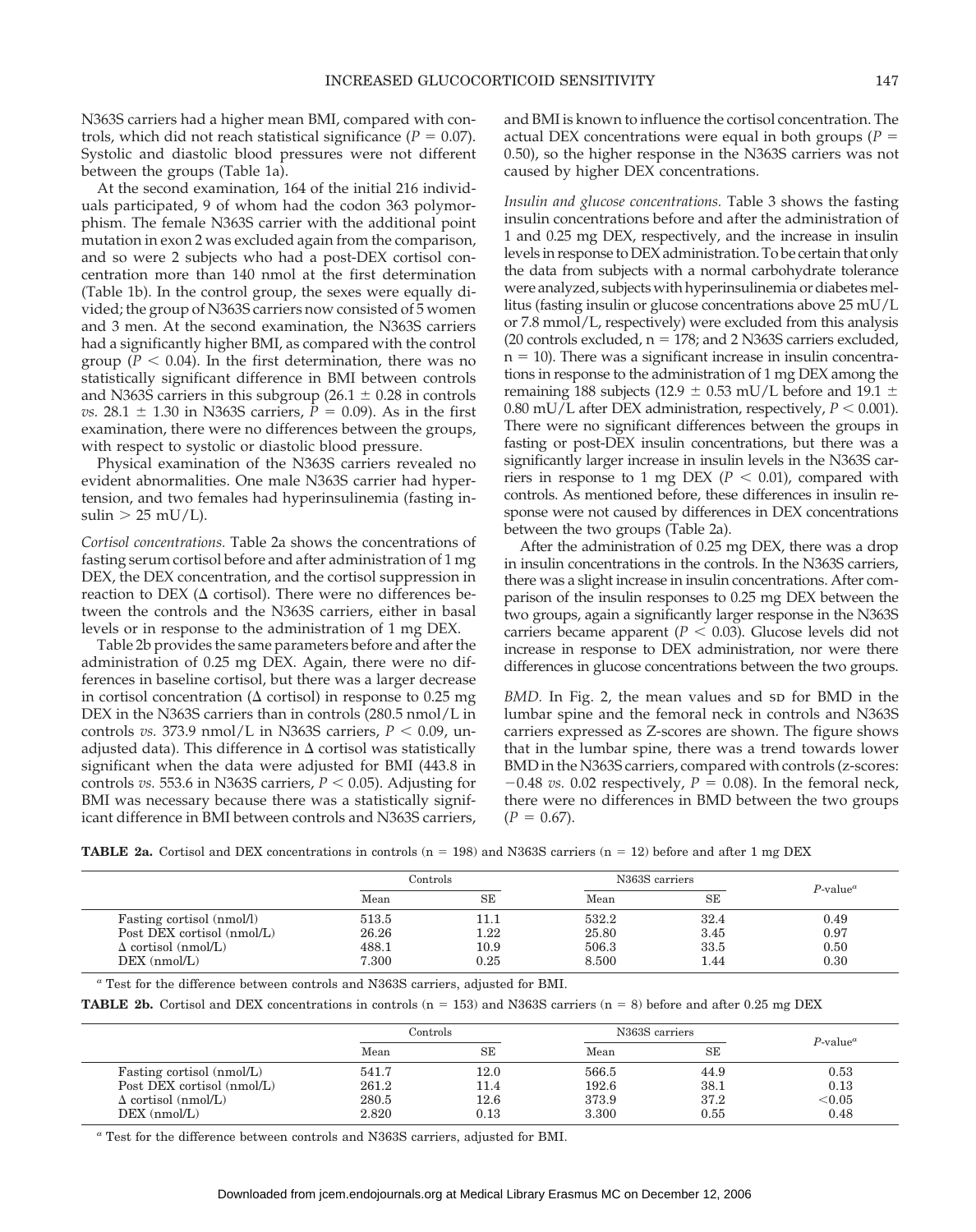|  |  | <b>TABLE 3a.</b> Insulin concentrations in controls ( $n = 178$ ) and N363S carriers ( $n = 10$ ) before and after 1 mg of DEX |  |  |  |  |  |  |  |  |  |  |
|--|--|--------------------------------------------------------------------------------------------------------------------------------|--|--|--|--|--|--|--|--|--|--|
|--|--|--------------------------------------------------------------------------------------------------------------------------------|--|--|--|--|--|--|--|--|--|--|

|                         | Controls |           | N363S carriers | $P$ -value <sup><math>a</math></sup> |        |
|-------------------------|----------|-----------|----------------|--------------------------------------|--------|
|                         | Mean     | <b>SE</b> | Mean           | SE                                   |        |
| Fasting insulin (mU/L)  | 11.8     | 0.39      |                | 1.69                                 | 0.34   |
| Post DEX insulin (mU/L) | 17.6     | 0.67      | 23.5           | 5.19                                 | 0.08   |
| $\Delta$ insulin (mU/L) | 5.84     | 0.57      | 12.3           | 4.09                                 | < 0.01 |

*<sup>a</sup>* Test for the difference between controls and N363S carriers, adjusted for BMI. Subjects with fasting insulin more than 25 mU/L were left out of the calculation; 2 N363S carriers and 20 controls were excluded.

**TABLE 3b.** Insulin concentrations in controls  $(n = 127)$  and N363S carriers  $(n = 7)$  before and after 0.25 mg of DEX

|                           | Controls |           | N363S carriers | $P$ -value <sup><math>a</math></sup> |      |  |
|---------------------------|----------|-----------|----------------|--------------------------------------|------|--|
|                           | Mean     | <b>SE</b> | Mean           | SE                                   |      |  |
| Fasting insulin (mU/L)    | 14.8     | 0.46      | 13.7           | 2.29                                 | 0.16 |  |
| Post DEX insulin (mU/L)   | 13.7     | 0.51      | $15.5\,$       | 2.83                                 | 0.69 |  |
| $\Delta$ insulin(mU/L)    | $-1.10$  | 0.36      | 1.80           | 1.98                                 | 0.03 |  |
| Fasting glucose (mmol/L)  | 5.60     | 0.06      | 5.40           | 0.29                                 | 0.26 |  |
| Post DEX glucose (mmol/L) | 5.48     | 0.05      | 5.50           | 0.25                                 | 0.75 |  |
| $\Delta$ glucose (mmol/L) | $-0.12$  | 0.04      | 0.07           | 0.09                                 | 0.19 |  |

*<sup>a</sup>* Test for the difference between controls and N363S carriers, adjusted for BMI. Subjects with fasting insulin more than 25 mU/L or fasting glucose more than 7.8 nmol/L were left out of the calculation; 1 N363S carrier and 26 controls were excluded.



FIG. 2. Mean values and SD for BMD in the lumbar spine and the femoral neck in controls and N363S carriers, expressed as Z-scores. There is a trend towards lower BMD in the lumbar spine in N363S carriers, compared with controls  $(Z\text{-}scores: -0.48 \text{ in N363S}\text{ carriers})$  $vs.$  0.02 in controls,  $P = 0.08$ ). There are no differences in feroral neck BMD between the two groups  $(P = 0.67)$ .

## *In vitro results*

# *Whole-cell DEX-binding assay and mitogen-induced proliferation assay*

Figure 3 shows the results from 50 whole-cell DEX-binding assays and mitogen-induced proliferation assays (41 randomly selected controls and 9 N363S carriers). The number of receptors (n, Fig. 3A) and the dissociation constant  $(K_d)$ Fig. 3B) were not different in both groups ( $n = 7056 \pm 200$ in controls,  $n = 7242 \pm 645$  in N363S carriers; K<sub>d</sub> = 10.6  $\pm$ 0.63 in controls,  $K_d = 8.5 \pm 1.14$  in N363S carriers, respectively). Also, no statistically significant difference in 50% of the maximal inhibition ( $IC_{50}$ ) values between the N363S carriers and controls was found; as shown in Fig. 3C, there was a trend towards a lower IC<sub>50</sub> in the N363S carriers (IC<sub>50</sub> =  $47.7 \pm 9.6$  in controls, IC<sub>50</sub> = 21.8  $\pm$  6.4 in N363S carriers, respectively).

*Transcriptional activation studies.* To investigate whether the observed codon change at position 363 resulted in an altered capacity of the GR protein to activate transcription, we cotransfected a plasmid containing this variant receptor and a mouse mammary tumor virus (MMTV)-driven LUC reporter plasmid in COS-1 cells. Cells were incubated with increasing concentrations of DEX. At DEX concentrations between 0 and 100 nmol/L, the capacity of the N363S variant to activate transcription from the MMTV promotor of the N363S variant was unaltered, compared with the wild-type GR (Fig. 4).

# **Discussion**

In this study, we examined differences in the sensitivity to GCs within a normal elderly population, using DSTs with two different doses of DEX. In a previous study (14), looking for mutations in the GR gene that cause the clinical syndrome of CR (9–12), we found a polymorphism that seemed to be associated with increased sensitivity to GCs. This polymorphism, located at nucleotide position 1220 (AAT to AGT), results in an asparagine-to-serine change in codon 363 of the GR protein. This polymorphism was heterozygously present in 13 of the 216 subjects. One of these subjects had hypertension, and 2 had elevated insulin concentrations. The other N363S carriers were healthy elderly individuals and showed no signs or symptoms of CR.

A 1-mg DST, carried out to assess differences in GC sensitivity, showed no differences in early morning post-DEX cortisol concentrations. Because 1 mg may be a relatively high dose (93% of the subjects suppressed to a level  $\leq 50$ nmol/L), we also carried out a 0.25-mg DST. In this experiment, post-DEX cortisol concentrations showed a much broader range than after 1 mg DEX (Huizenga *et al.*, 1997, submitted). The decease in early morning cortisol levels  $(\Delta)$ cortisol) was significantly greater in N363S carriers than in controls. The absolute post-DEX cortisol levels also were lower in N363S carriers, but this difference was not statistically significant.

Another parameter for the sensitivity to exogenously administered GCs is the fasting insulin concentration before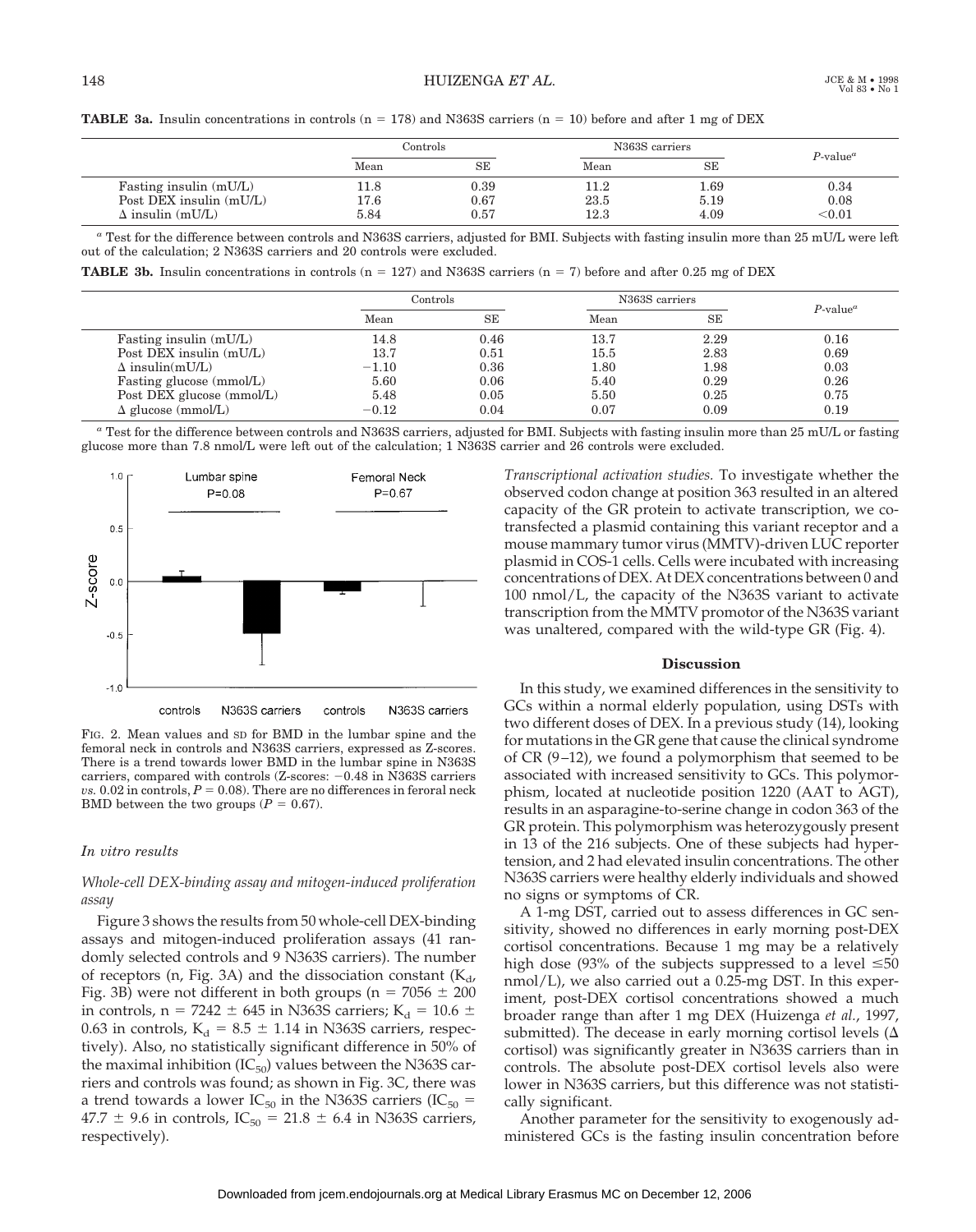

FIG. 3. GR characteristics in peripheral blood mononuclear leucocytes in 41 randomly selected controls and 9 N363S carriers. A, Number of receptors in controls and N363S carriers obtained from whole-cell DEX-binding assays. There is no difference between controls and N363S carriers in number of receptors per cell  $(n =$  $7056 \pm 200$  in controls; n =  $7242 \pm 645$  in N363S carriers,  $P < 0.72$ ). B, Ligand affinity of the receptors  $(K_d)$  in controls and N363S carriers obtained from whole-cell DEX-binding assays. There is no difference in  $K_d$  between controls and N363S carriers ( $K_d = 10.6 \pm 10$ 0.63 in controls;  $K_d = 8.5 \pm 1.14$  in N363S carriers,  $P \le 0.17$ ). C, Concentrations of DEX necessary to achieve  $IC_{50}$  in mitogen-induced proliferation assays in controls and N363S carriers. There are no differences in  $IC_{50}$  values between controls and N363S carriers (IC<sub>50</sub> = 47.7  $\pm$  9.6 in controls; IC<sub>50</sub> = 21.8  $\pm$  6.4 in N363S carriers,  $P \le 0.23$ ).



FIG. 4. Transcriptional activation of an MMTV-LUC reporter gene by the wild-type receptor (*closed circles*) and the codon 363 mutant (*open circles*). Data are the average of three separate transfection assays, each performed in duplicate. At concentrations of DEX between 0 and 100 nmol/L, the capacity of the N363S variant to activate the transcription from the MMTV promotor was unaltered, compared with the wild-type GR.

and after DEX administration. It has been recognized for a long time that GCs impair insulin-mediated glucose metabolism and induce insulin resistance (19). In this study, fasting insulin levels before DEX were similar in the two groups, but in response to the administration of 1 mg DEX, there was a significantly larger increase in the serum insulin levels in N363S carriers than in controls. After the administration of 0.25 mg DEX, there was a slight drop in insulin concentrations in the control group, whereas in the N363S carriers, mean insulin concentrations rose. It seems that in controls, 0.25 mg DEX is not sufficient to induce insulin resistance, whereas in the N363S carriers, this low dose of DEX forces the insulin concentrations to increase, to maintain a normal plasma glucose concentration. These data support the assumption that N363S carriers have an increased sensitivity to GCs.

With respect to the potential long-term effects of the codon 363 mutation, three parameters were investigated: BMI, blood pressure, and BMD. GCs are involved in the syndrome of abdominal obesity caused by stimulatory effects on lipid accumulation in adipose tissue (20). Patients with Cushing's syndrome have a centripetal fat distribution, resulting in a higher BMI. This seems to be caused by an increased lipoprotein lipase activity in combination with a lowered capacity for fat mobilization in the central regions (21). The net effect of hypercortisolemia is an increase at triglyceride storage in visceral adipocytes (22). At the second examination, the N363S carriers had a significantly higher BMI than controls, whereas at the first examination, there was a trend towards a higher BMI in the N363S carriers. The higher BMI observed in in these persons supports the view that they are more sensitive to effects of GCs. There were, however, no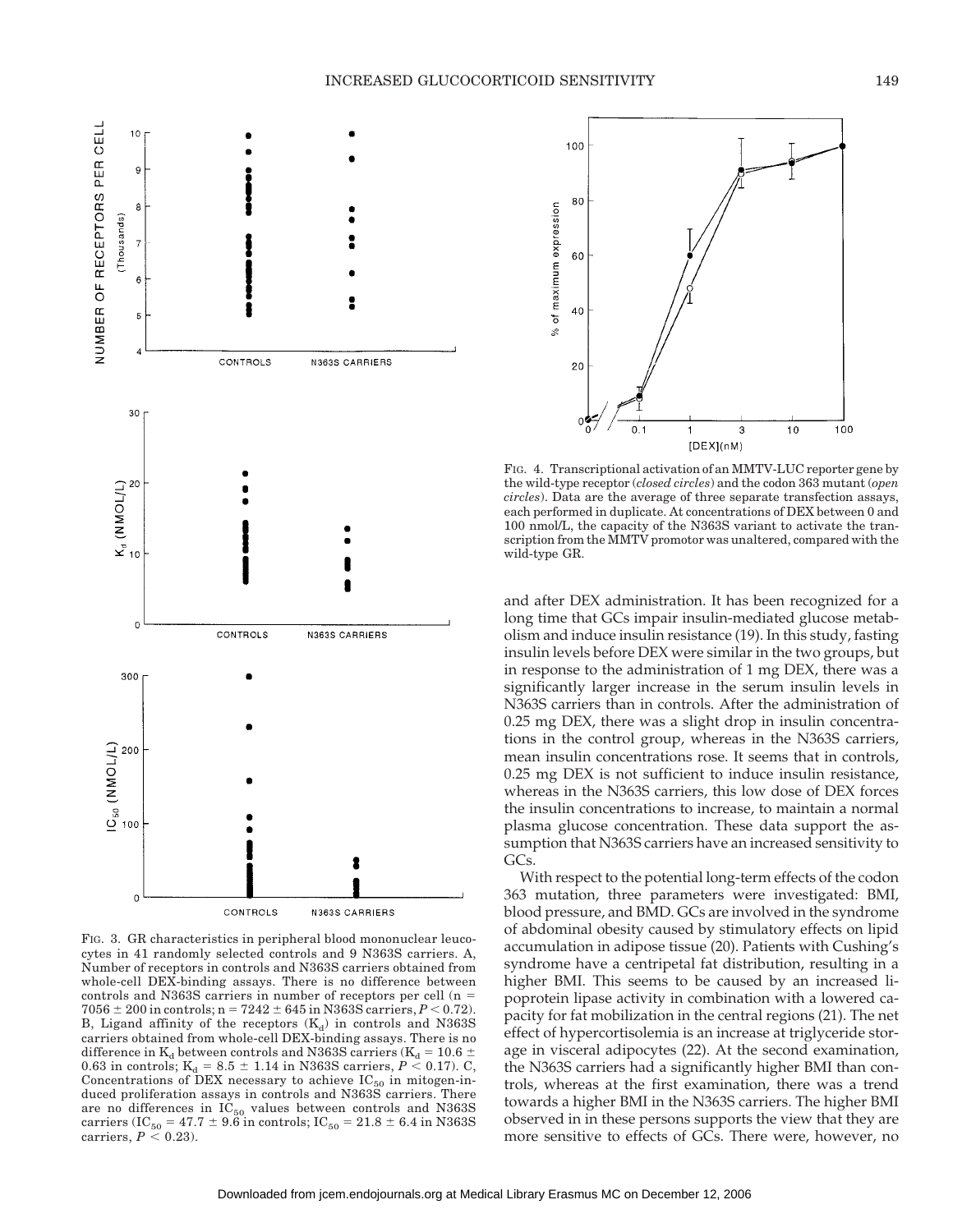differences in blood pressure between the two groups, neither at the first nor at the second examination.

It is well known that patients under treatment with GCs show a reduced bone mass and an increased fracture risk. GCs have been found to influence bone and calcium metabolism at several levels (23, 24). The effects of GCs on BMD are more profound on trabecular bone than on cortical bone (24). The data from the present investigation indeed demonstrate a lower BMD in the lumbar spine of the N363S carriers, compared with control subjects. However, this difference in BMD did not reach statistical significance. In the femoral neck, there were no differences in BMD between the groups.

Other investigations previously have found the N363S polymorphism in a CR patient, who also showed a splice-site deletion (10), and in the small-cell long-cancer cell lines DMS-79 (25) and COR L24 (26). These authors found no significant difference in the capacity of this variant GR, relative to the wild-type, to activate transcription of the CAT gene in an MMTV-driven reporter construct after transfection into COS-1 cells. Our own results, using the more sensitive MMTV-LUC system, also do not indicate a difference between N363S and wild-type GR in this respect. Apart from transcriptional activation, GR also is involved in transcriptional repression of target genes. It does so either by binding directly to so-called negative glucocorticoid-responsive elements (27, 28) or via interactions with factors such as activating protein-1 (AP-1) (29, 30) or nuclear factor- $\kappa$ B (21-23), thereby preventing these factors from activating their target genes. Cotransfection experiments have shown that the codon 363 variant has an unaltered capacity to repress target genes via negative glucocorticoid-responsive elements or via the above mentioned transcription factors (31).

Our results of the whole-cell DEX-binding assays demonstrate no differences between the variant- and the wild-type GR in this respect, but because the mutation is located in the N-terminal part of the GR, no alterations in the number of receptors or the ligand binding capacity in peripheral mononuclear leucocytes from N363S carriers were expected. The mitogen-induced proliferation assay, on the other hand, reflects the cellular response to GCs (32). One would expect to find alterations in the suppressibility of mitogen-stimulated thymidine incorporation in cultured leucocytes from N363S carriers. Indeed, a trend towards lower  $IC_{50}$  values in the N363S carriers, compared with controls, was observed; but these differences did not reach statistical significance, probably as a result of the wide range of values obtained in controls.

In summary, we have shown significant effects of the N363S mutation on changes in insulin and cortisol levels after the administration of DEX, indicating increased sensitivity to acutely increased GC levels. Long-term effects of increased sensitivity to endogenous GCs (which might be partly compensated by counterregulatory mechanisms) could be reflected in the trends towards increased BMI and decreased BMD in trabecular bone. In this connection, it is of interest that about 5% of the patients treated with GCs develop severe side effects soon after starting the therapy; N363S carriers might be included in this subpopulation. The apparent discrepancy between these *in vivo* effects and our inability to confirm this increased sensitivity to GCs *in vitro*

is likely to be caused by the earlier-mentioned broad spectrum of regulatory mechanisms in which GCs and their receptors are involved. We showed earlier that GR mutations can effect transcriptional activation and repression differently (31). It could well be that COS-1 cells lack the transcription factors determining the effect of the N363S mutation *in vivo* and that this is an impediment for the study of subtle effects of this mutation *in vitro*.

Finally, our results may indicate that this polymorphism is linked to an additional genetic alteration in a gene of which the product is involved in the observed phenotypic differences. This yet-unknown factor might interact with the GR protein to exert its effect. However, for diagnostic purposes, the recognition of a point mutation in the GR gene linked to a phenotypic difference may prove very useful, whether this may solely, in part, or not at all be a consequence of altered GR function. A next step will be to investigate whether the codon 363 polymorphism might predict an increased sensitivity to the development of early and/or serious side effects during therapy with GCs.

In conclusion, our findings show that *in vivo*, the codon 363 variant of the GR is associated with an increased sensitivity to GCs in the direct response to exogenously administered DEX. BMI and BMD might also be effected by this variant GR. The molecular basis for this increased sensitivity remains to be elucidated.

#### **References**

- 1. **Iida S, Nakamura Y, Fujii H, et al.** 1990 A patient with hypocortisolism and Cushing's syndrome-like manifestations: cortisol hyperreactive syndrome. Clin Endocrinol Metab. 70:729-737.
- 2. **Vingerhoeds AC, Thijssen JH, Schwarz F.** 1976 Spontaneous hypercortisolism without Cushing's syndrome. J Clin Endocrinol Metab. 43:1128–1133.
- 3. **Lamberts SWJ, Koper JW, Biemond P, den Holder FH, de Jong FH.** 1992 Cortisol receptor resistance: the variability of its clinical presentation and response to treatment. J Clin Endocrinol Metab. 74:313–321.
- 4. **Bronnegard M, Werner S, Gustafsson JA.** 1986 Primary cortisol resistance associated with a thermolabile glucocorticoid receptor in a patient with fatigue as the only symptom. J Clin Invest. 78:1270–1278.
- 5. **Arai K, Chrousos GP.** 1995 Syndromes of glucocorticoid and mineralocorticoid resistance. Steroids. 60:173–179.
- 6. **Hollenberg SM, Weinberger C, Ong ES, et al.** 1985 Primary structure and expression of a functional human glucocorticoid receptor cDNA. Nature. 318:635–641.
- 7. **Giguere V, Hollenberg SM, Rosenfeld MG, Evans RM.** 1986 Functional domains of the human glucocorticoid receptor. Cell. 46:645–652.
- 8. **Wright AP, Zilliacus J, McEwan IJ, et al.** 1993 Structure and function of the glucocorticoid receptor. J Steroid Biochem Mol Biol. 47:11–19.
- 9. **Hurley DM, Accili D, Stratakis CA, et al.** 1991 Point mutation causing a single amino acid substitution in the hormone binding domain of the glucocorticoid receptor in familial glucocorticoid resistance. J Clin Invest. 87:680-686.
- 10. **Karl M, Lamberts SWJ, Detera-Wadleigh SD, et al.** 1993 Familial glucocorticoid resistance caused by a splice site deletion in the human glucocorticoid receptor gene. J Clin Endocrinol Metab. 76:683–689.
- 11. **Malchoff DM, Brufsky A, Reardon G, et al.** 1993 A mutation of the glucocorticoid receptor in primary cortisol resistance. J Clin Invest. 91:1918–1925.
- 12. **Karl M, Lamberts SWJ, Koper JW, et al.** 1996 Cushing's disease preceded by generalized glucocorticoid resistance: clinical consequences of a novel, dominant-negative glucocorticoid receptor mutation. Proc Assoc Am Phys. 108:296–307.
- 13. **DeRijk RH, Petrides J, Deuster P, Gold PW, Sternberg EM.** 1996 Changes in corticosteroid sensitivity of peripheral blood lymphocytes after strenuous exercise in humans. J Clin Endocrinol Metab. 81:228–235.
- 14. **Koper JW, Stolk RP, de Lange P, et al.** 1997 Lack of association between five polymorphisms in the human glucocorticoid receptor gene and glucocorticoid resistance. Hum Genet. 99:663–668.
- 15. **Hofman A, Grobbee DE, de Jong PT, van den Ouweland FA.** 1991 Determinants of disease and disability in the elderly: the Rotterdam elderly study. Eur J Epidemiol. 7:403–422.
- 16. **Burger H, v Daele PLA, Algra D, et al.** 1994 The association between age and